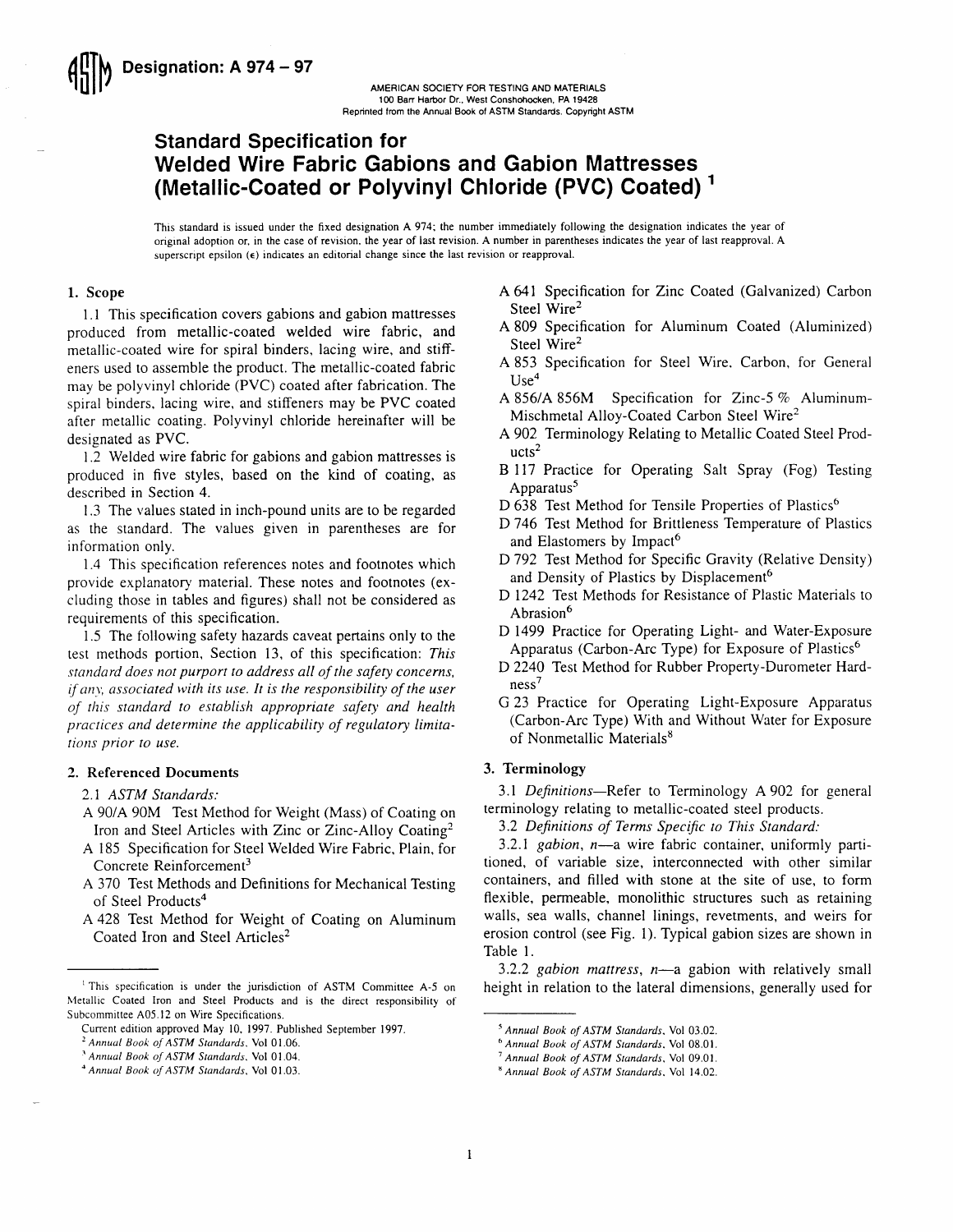

lining channels (see Fig. 2). Typical gabion mattress sizes are shown in Table 2.

3.2.3 lacing wire,  $n$ — for gabions and gabion mattresses, a metallic-coated steel wire or metallic-coated steel wire with PVC coating used to assemble and interconnect empty gabion units, and to close and secure stone-filled units, used as an alternate to spiral binders.

3.2.4 spiral binder,  $n$ — for gabions and gabion mattresses, a length of metallic-coated steel wire or metallic-coated steel wire with PVC coating preformed into a spiral, used to assemble and interconnect empty gabion units, and to close and secure stone-filled units, used as an alternate to lacing wire.

3.2.5 stiffener, n-for gabions, a length of metallic-coated steel wire or metallic-coated steel wire with PVC coating used for support by forming a diagonal brace across the corners, inside of the gabion container. Stiffeners are produced using lacing wire for on-site applications or shipped preformed using heavier wire gage as shown in Table 3.

3.2.6 welded wire fabric,  $n$ —material composed of a series of longitudinal and transverse steel wires arranged substantially at right angles to each other, and welded together at the points of intersection by electrical resistance welding to form fabricated sheets.

#### 4. Classification

4.1 Welded wire gabions are classified according to coating, as follows:

4.1.1 Style 1, consists of welded wire fabric made from wire which is zinc-coated before being welded into fabric. Spiral binders, lacing wire, and stiffeners are produced from zinccoated wire.

4.1.2 Style 2, consists of welded wire fabric which is made from uncoated wire and the fabric is subsequently zinc-coated after fabrication. Spiral binders, lacing wire, and stiffeners are produced from zinc-coated wire.

4.1.3 Style 3, consists of welded wire fabric made from wire which is coated with zinc-5 $\%$  aluminum-mischmetal alloy (Zn-5Al-MM) before being welded into fabric. Spiral binders. lacing wire, and stiffeners are also produced from zinc-5  $%$ aluminum-mischmetal allov (Zn-5Al-MM) coated wire.

4.1.4 Style 4, consists of welded wire fabric made from wire which is aluminum-coated before being welded into fabric. Spiral binders, lacing wire, and stiffeners are also produced from aluminum-coated (aluminized) wire.

4.1.5 Style 5, consists of welded wire fabric, spiral binders, lacing wire, and stiffeners as Styles 1, 2, 3, or 4, and overcoated with PVC.

### 5. Ordering Information

5.1 Orders for material to this specification should include the following information:

5.1.1 Quantity (number of units) as shown on plan,

5.I.2 Gabions or gabion mattresses,

5.1.3 Size (length by width by height),

5.1.4 Style of coating (Section 4), including the specific style to be furnished, or all acceptable styles,

5.1.5 ASTM designation and year of issue.

5.1.6 Any special requirements (see 8.2.5 and Note 2), and

5.1.7 Certification, if required (see 15.1).

NOTE 1-A typical ordering description is as follows: 100 gabions. 6 by 3 by 3 ft, as shown on plans; Style 1,2,3, or 4; with required spiral binders, lacing wire, and stiffeners; conforming to ASTM A 974.

#### 6. Material and Manufacture

6.1 The wire used in the manufacture of welded wire fabric for use in gabions shall conform to the specifications in 6.1.1 as appropriate for the style ordered, except the tensile strength shall conform to 7.1. The wire may be produced from any grade of steel listed in Specification A 853.

6.1.1 Style I welded wire fabric shall be manufactured from zinc-coated steel wire conforming to Specification A641 . Style 2 welded wire fabric shall be manufactured from uncoated steel wire conforming to Specification A 853, and the fabric subsequently zinc-coated by the hot-dip process. Style 3 welded wire fabric shall be manufactured from Zn-5Al-MM coated steel wire conforming to Specification A 856/A 856M. Style 4 welded wire fabric shall be manufactured from aluminumcoated steel wire conforming to Specification A 809.

6.2 Spiral binders, lacing wire, and stiffeners shall be made of wire having a tensile strength in accordance with 7.1, having the same coating material as the welded wire fabric furnished on the order. and conforming to Specification A 641, A 856/ A 856M, or A 809, as appropriate

6.3 Wire for welded wire fabric shall be assembled by automatic machines or other suitable mechanical means that will ensure accurate spacing and alignment of all members of the finished fabric. Longitudinal and transverse members of the welded wire fabric shall be connected at every intersection in accordance with the requirements of 7.2 by the process of electric resistance welding, which employs the principle of fusion combined with pressure.

6.4 The PVC coating used in the manufacture of PVCcoated gabions and gabion mattresses shall conform to the properties in 8.2 and 8.3

6.4.1 The PVC-coated welded wire fabric shall have the PVC coating fused and bonded onto the metallic-coated welded wire fabric after fabrication of mesh. No cutting of the panels closer than  $\frac{1}{4}$   $\pm \frac{1}{8}$  in. (6  $\pm$  3.18 mm) to the weld shall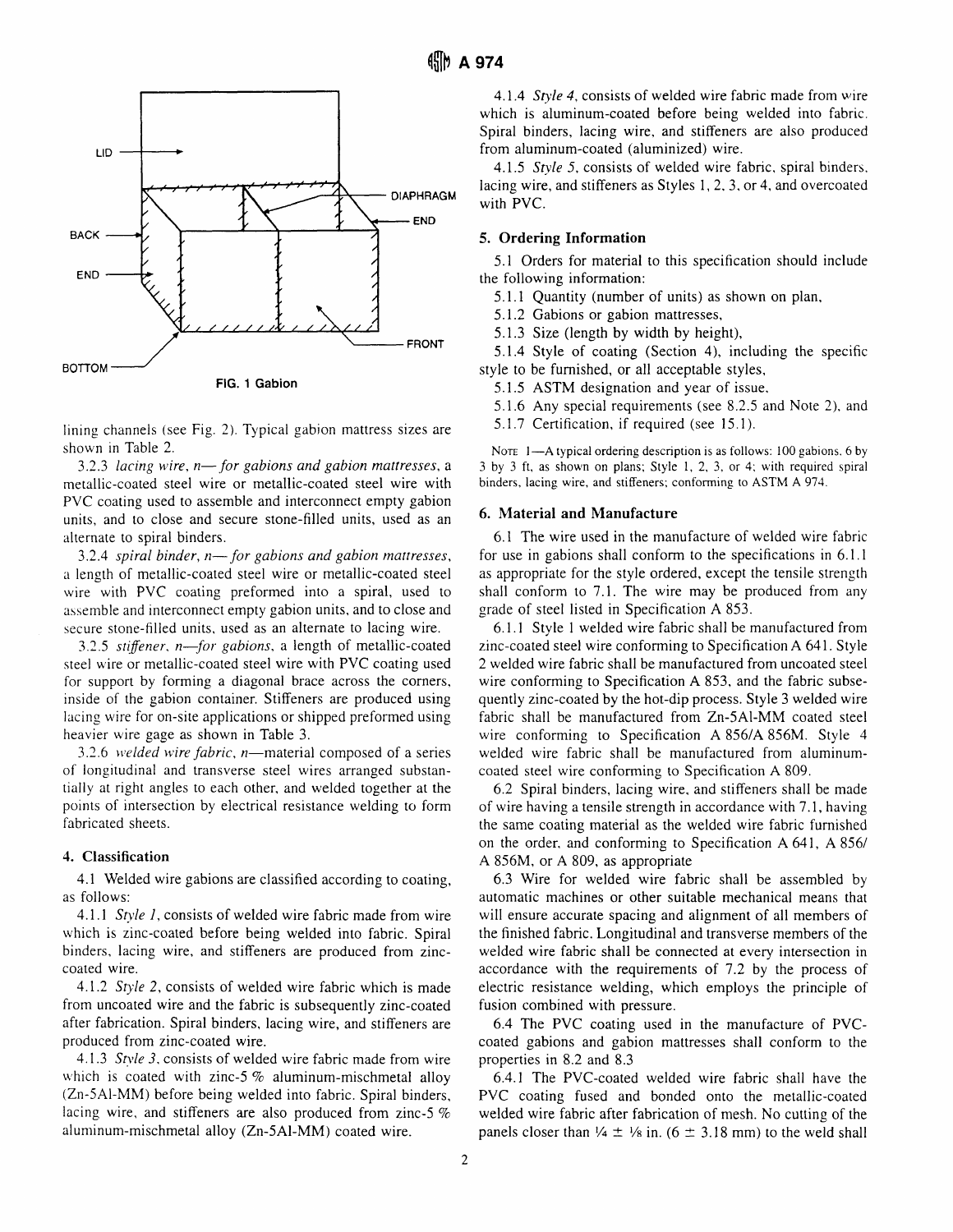TABLE 1 Typical Gabion Sizes

| Length, ft (cm) | Width, ft (cm) | Height, ft (cm) | Number of Cells | Capacity, $yd^3$ (m <sup>3</sup> ) |
|-----------------|----------------|-----------------|-----------------|------------------------------------|
| 6(182.9)        | 3(91.4)        | 3(91.4)         |                 | 2.0(1.53)                          |
| 9(274.3)        | 3(91.4)        | 3(91.4)         |                 | 3.0(2.29)                          |
| 12(365.8)       | 3(91.4)        | 3(91.4)         |                 | 4.0(3.06)                          |
| 6(182.9)        | 3(91.4)        | 1.5 (45.7)      |                 | 1.0 (0.765)                        |
| 9(274.3)        | 3(91.4)        | 1.5 (45.7)      |                 | 1.5(1.15)                          |
| 12 (365.8)      | 3(91.4)        | 1.5 (45.7)      |                 | 2.0(1.53)                          |
| 6(182.9)        | 3(91.4)        | 1 (30.5)        |                 | 0.66(0.50)                         |
| 9(274.3)        | 3(91.4)        | 1 (30.5)        | ◠               | 1.0(0.765)                         |
| 12 (365.8)      | 3(91.4)        | I (30.5)        |                 | 1.33 (1.02)                        |



FlG. 2 Gabion Mattress

# TABLE 2 Typical Gabion Mattress Sizes

| Length, ft (cm) | Width, ft (cm) | Height, ft (cm) | Number of Cells | Area, yd $2$ (m <sup>2</sup> ) |
|-----------------|----------------|-----------------|-----------------|--------------------------------|
| 9(274.3)        | 6(182.9)       | 0.5(15.2)       | w               | 6.0(5.2)                       |
| 12 (365.8)      | 6(182.9)       | 0.5(15.2)       |                 | 8.0(6.69)                      |
| 9(274.3)        | 6(182.9)       | 0.75(22.9)      | ت               | 6.0(5.2)                       |
| 12 (365.8)      | 6(182.9)       | 0.75(22.9)      |                 | 8.0(6.69)                      |
| 9(274.3)        | 6(182,9)       | 1.0(30.0)       |                 | 6.0(5.2)                       |
| 12 (365.8)      | 6(182.9)       | 1.0(30.0)       |                 | 8.0(6.69)                      |

#### TABLE 3 Wire Diameters

|                                                                  | Minimum Nominal Diameter,<br>Metallic-Coated Wire, in. (mm) <sup>A</sup> | Minimum Diameter PVC-Coated<br>Wire (Including Coating), in. $(mm)^B$ | Nominal Diameter, PVC-Coated Wire<br>(Including Coating), in. $(mm)^C$ |
|------------------------------------------------------------------|--------------------------------------------------------------------------|-----------------------------------------------------------------------|------------------------------------------------------------------------|
| Wire for PVC-coated gabions                                      | 0.106(2.7)                                                               | 0.136(3.5)                                                            | 0.146(3.7)                                                             |
| Wire for metallic-coated gabions                                 | 0.120(3.05)                                                              | N/A                                                                   | N/A                                                                    |
| Wire for gabion mattresses                                       | 0.087(2.2)                                                               | 0.117(3.0)                                                            | 0.127(3.2)                                                             |
| Spiral binders for gabions:                                      |                                                                          |                                                                       |                                                                        |
| PVC-coated                                                       | 0.106(2.7)                                                               | 0.136(3.5)                                                            | 0.146(3.7)                                                             |
| Metallic-coated                                                  | 0.120(3.05)                                                              | N/A                                                                   | N/A                                                                    |
| Spiral binders for gabion mattresses, metallic- or<br>PVC-coated | 0.087(2.2)                                                               | 0.117(3.0)                                                            | 0.127(3.2)                                                             |
| Lacing wire                                                      | 0.087(2.2)                                                               | 0.117(3.0)                                                            | 0.127(3.2)                                                             |
| Stiffeners:                                                      |                                                                          |                                                                       |                                                                        |
| Lacing wire                                                      | 0.087(2.2)                                                               | 0.117(3.0)                                                            | 0.127(3.2)                                                             |
| Preformed                                                        | 0.120(3.05)                                                              | 0.150(3.8)                                                            | 0.160(4.0)                                                             |

<sup>A</sup>The metallic-coated wire shall have the size tolerances in accordance with Specifications A 641, A 856/A 856M, and A 809, as applicable.<br><sup>P</sup>The minimum thickness of PVC which covers the wire shall be 15 mils (0.015 in.

be permitted after fabrication in order to prevent exposure near the welds.

6.4.2 The PVC-coated wire for spiral binders, lacing wire, and stiffeners shall have the PVC coating fused and bonded or extruded and adhered, onto the metallic-coated wire.

6.5 Gabions and gabion mattresses shall be manufactured with all components mechanically connected at the production facility with the exception of the mattress lid which is produced separately from the base (Fig. 1 and Fig. 2). All gabions (Fig.

3) and gabion mattresses (Fig. a) shall be supplied in the collapsed form, either folded and bundled or rolled, forshipping.

## 7. Mechanical Properties

7.1 Tensile Strength- The tensile strength of the wire used for the welded wire fabric, spiral binders, lacing wire, and stiffeners shall be soft or medium in accordance with the requirements of Specifications A 641 (Style 1), A 856/A 856M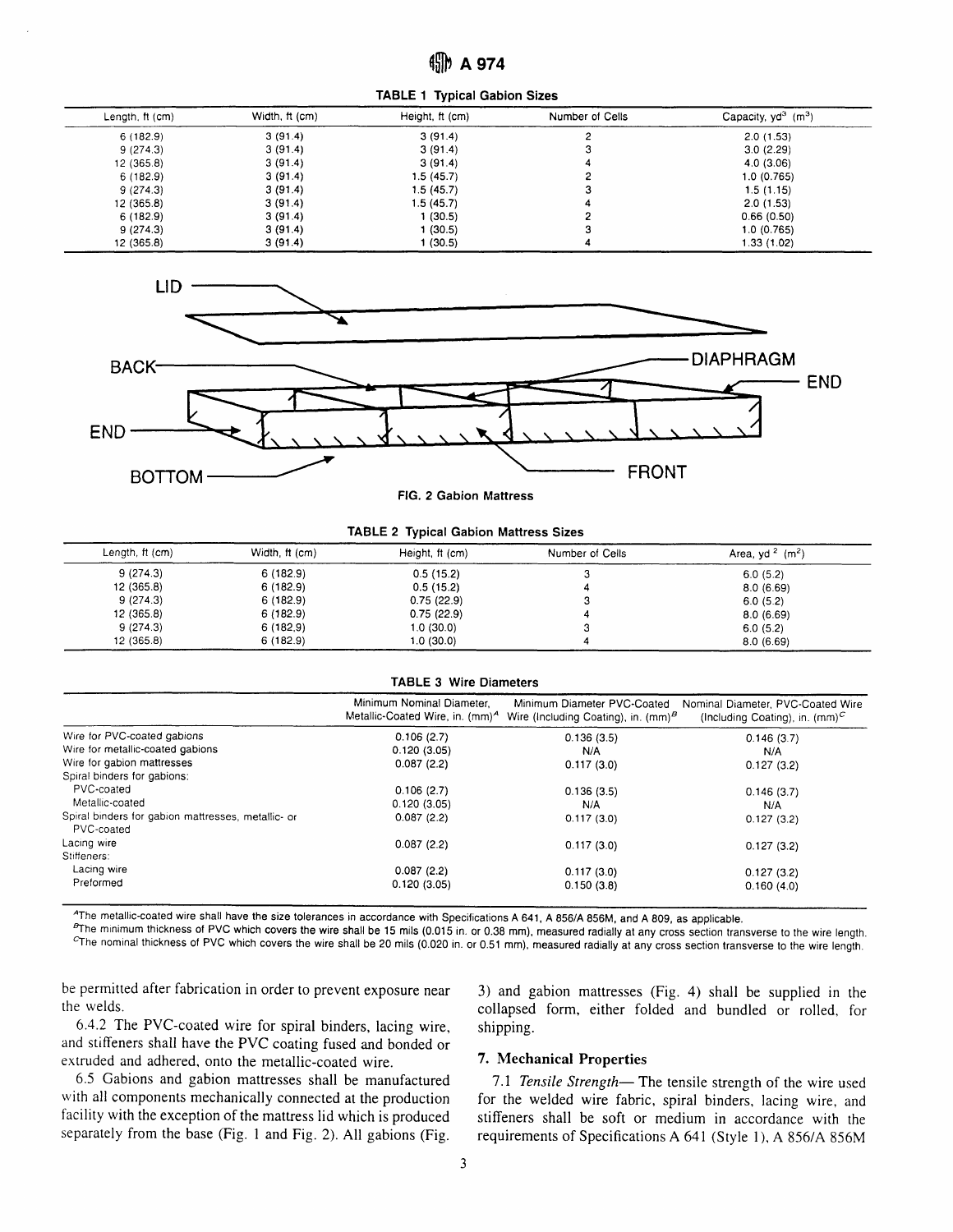

FlG. 4 Pre-Assembled Gabion Mattress

 $(Sityle 3)$ , and A 809 (Style 4) or hard drawn in accordance with Specification A 853 (Style 2). The cross-sectional area of the test specimen shall be based on the diameter of the metallic coated wire. All the wires used in the fabrication of gabions and gabion mattresses must use the same temper wire per given order.

7.2 Weld Shear Strength-The minimum average shear value in pounds-force shall be  $70\%$  of the breaking strength of the wire or as indicated in the table as follows, whichever is greater, when tested in accordance with 13.4 (see Specification A 185). Typical minimum average shear strengths as specified are as follows:

|             | Wire Diameter, in. Minimum Average Shear | Minimum Shear Strength, |
|-------------|------------------------------------------|-------------------------|
| (mm)        | Strength, ib (N)                         | b(N)                    |
| 0.087(2.2)  | 292 (1300)                               | 225 (1000)              |
| 0.106(2.7)  | 472 (2100)                               | 360 (1600)              |
| 0.120(3.05) | 584 (2600)                               | 450 (2000)              |

7.2.1 Conformance to Requirement-The material shall be deemed to conform with the requirements for weld shear strength if the average of the test results of the first four specimens tested complies with the value in 7.2, or if the average of the test results for all welds tested complies with the value in 7.2.

7.3 Panel to Panel Joint Strength—The minimum strength

of the joined panels, when tested as described in 13.5. shall be as follows:

|                   | Exterior Panels, Ib/ft<br>(kN/m) | Diaphragm Panels, lb/ft<br>(kN/m) |
|-------------------|----------------------------------|-----------------------------------|
| Gabions           | 1400 (20.4)                      | 600 (8.7)                         |
| Gabion mattresses | 600 (8.7)                        | 300 (4.35)                        |

### 8. Physical Properties

8.1 Metallic Coating- The coating weights shall conform to the requirements of Specification A 641 Class 3 for zinc coating (including the zinc coating on the Style 2 fabric), Specification A 856/4 856M Class 3 for Zn-5Al-MM coating. or Specification A 809 for aluminum coating.

8.2 PVC for Coating- The initial properties of PVC coating material shall have a demonstrated ability to conform to the following requirements:

8.2.1 Specific Gravity- In the range from 1.20 to 1.40, when tested in accordance with Test Method D 792.

8.2.2 Tensile Strength- Not less than 2275 psi (15.7 MPa), when tested in accordance with Test Method D 638.

8.2.3 Modulus of Elasticity-Not less than 1980 psi (13.7) MPa) at 100 strain, when tested in accordance with Test Method D 638.

8.2.4 Hardness—Shore" A" not less than 75, when tested in accordance with Test Method D 2240.

8.2.5 Brittleness Temperature-Not higher than  $15^{\circ}F$  $(-9^{\circ}C)$ , or lower temperature when specified by the purchaser, when tested in accordance with Test Method D 746.

NOTE 2-The maximum brittleness temperature should be at least 15°F (8'C) below the minimum temperature at which the gabions will be handled or filled.

8.2.6 Resistance to Abrasion—The percentage of the weight loss shall be less than  $12\%$ , when tested in accordance with Test Methods D 1242, Method B, at 200 cycles, CSI-A abrader tape. 80 grit.

8.2.7 Salt Sprav Exposure and Ultraviolet Light Exposure: 8.2.1.1 The PVC shall show no effect after 3000 h of salt spray exposure in accordance with Practice B 117.

8.2.72 The PVC shall show no effect of exposure to ultraviolet light with test exposure of 3000 h, using apparatus Type  $E$  and  $63^{\circ}C$ , when tested in accordance with Practices D 1499 and G 23.

8.2.7.3 Evaluation of Coating After Salt Spray and Ultraviolet Exposure Test-After the salt spray test and exposure to ultraviolet light as specified in 8.2.7.1 and 8.2.7.2, the PVC coating shall not show cracks nor noticeable change of color, or blisters or splits. In addition, the specific gravity, tensile strength, modulus of elasticity, and resistance to abrasion shall not change more than  $6\%$ ,  $25\%$ ,  $25\%$ , and  $10\%$ , respectively, from their initial values.

8.3 PVC Coating on Wire-The initial properties of the PVC coating on the wire and welded wire fabric shall have a demonstrated ability to conform to the following requirements:

8.3.1 Adhesion-The PVC coating shall adhere to the wire such that the coating breaks rather than separates from the wire when tested in accordance with 13.3.

8.3.2 Mandrel Bend- The PVC-coated wire when subjected to a single  $360^{\circ}$  bend at  $-0^{\circ}F(-18^{\circ}C)$  around a mandrel ten times the diameter of the wire. shall not exhibit breaks or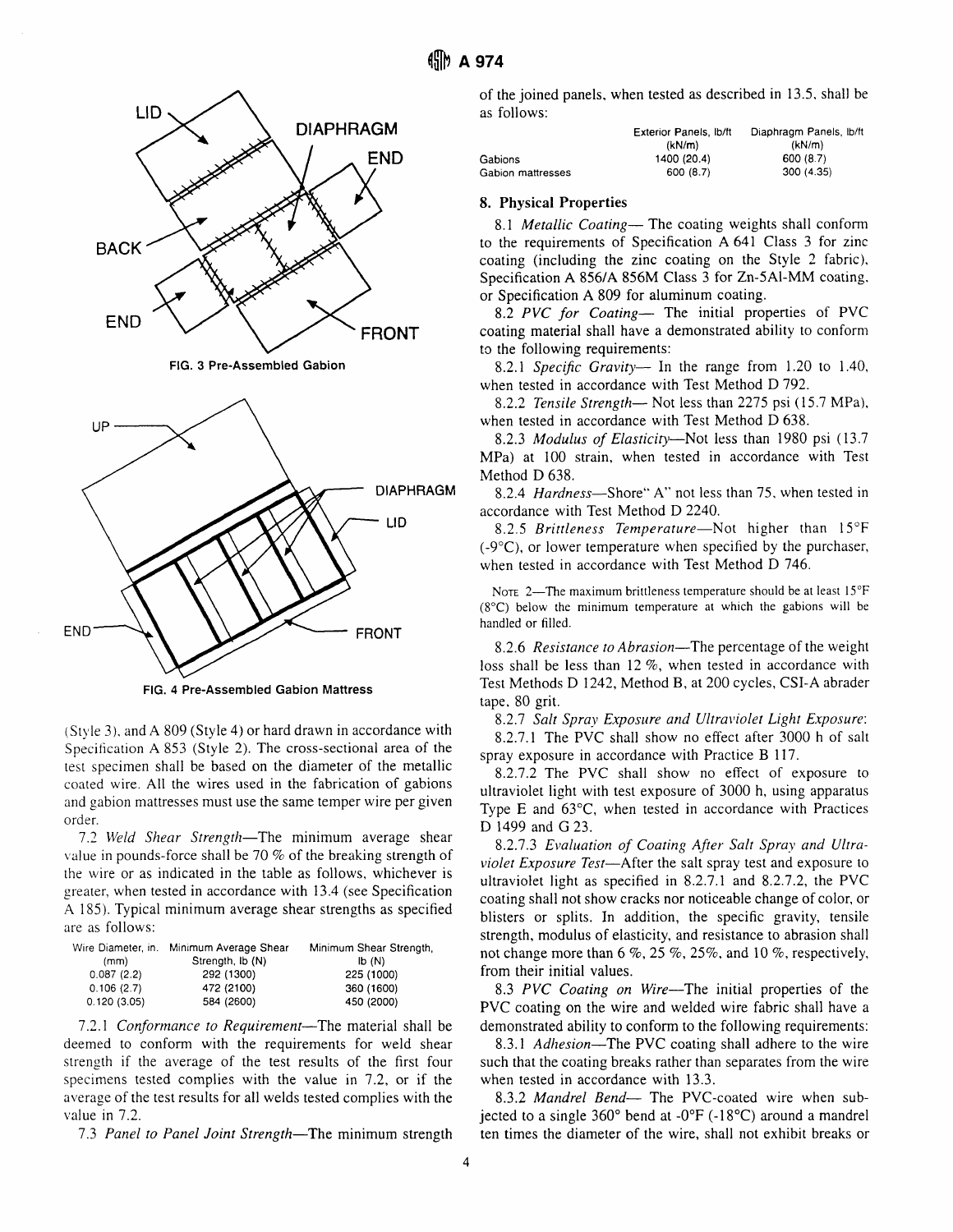cracks in the PVC coating.

#### 9. Dimensions and Tolerances

9.1 The diameter of metallic-coated wire shall conform to Table I

9.2 The minimum thickness of the PVC coating and the wire shall be as shown in Table 1.

9.3 Gabions shall have a mesh opening of 3 by 3 in. (76 by 76 mm). Gabion mattresses shall have a mesh opening of  $1\frac{1}{2}$ by 3 in. (38 by 76 mm). Mesh opening shall be considered to be center-to-center distance between two consecutive longitudinal or transverse wires. The permissible tolerance is  $\pm \frac{1}{8}$  in.  $(\pm 3.2 \text{ mm})$  maximum.

9.4 Spiral binders shall have the maximum inside diameter of  $2\frac{1}{2}$  in. (63.5 mm) and a maximum pitch of 3 in. (76.2 mm).

9.5 The width. heighth, and length of the gabion as assembled shall not differ more than  $\pm 5$  % from the ordered size prior to filling.

9.6 The width and length of the gabion maftress as assembled shall not differ more than  $\pm 5$ %, and the height shall not differ more than  $\pm 10\%$  from the ordered size prior to filling.

#### 10. Workmanship

l0.l Wire of proper grade and quality, when fabricated in the manner herein required, shall result in a strong. serviceable rnesh-type product having substantially square or rectangular openings. It shall be fabricated and finished in a workmanlike manner, as determined by visual inspection, and shall conform to this specification.

#### 11. Sampling

I l.l Samples for determining the mechanical and physical properties of welded wire fabric shall be obtained by cutting from the finished fabric a full-width section of suflicient length to perform the testing. Samples for determining the mechanical and physical properties of coated wire used for spiral binders, lacing wire, and stiffeners shall be selected at random in sufficient number to perform the testing.

#### 12. Number of Tests

l2.l Perform a minimum of four tests for conformance to tensile strength of metallic-coated wire, weld shear strength, wire and fabric dimensions, metallic coating weight, PVC coating thickness, adhesion of PVC coating, and mandrel bend from each 200 000 ft<sup>2</sup> (19 000 m<sup>2</sup>) of fabric or remaining fraction thereof. Perform a minimum of four tests for conformance to tensile strength, wire dimensions, coating weight. PVC coating thickness, adhesion of PVC coating, and mandrel bend from the wire accessories used with each 200 000  $ft^2$  of fabric. The lot will be acceptable if the resuhs of all four tests conform to the requirements.

### 13. Test Methods

13.1 Metallic Coating Weight-Perform coating weight tests in accordance with Test Merhods A 90/A 90M or A 428 as applicable. For coating weight tests on wire of the welded wire fabric. secure multiple lengths between welds. including both longitudinal and transverse wire, and cut no closer than  $\frac{1}{4}$  in.

(6.4 mm) from any weld. The combined lengrh shall be l2 in. (305 mm), minimum, but preferably about 24 in. (610 mm).

13.2 PVC Coating Thickness:

13.2.1 Determine the thickness of the PVC coating on an individual piece of wire removed from the fabric.

13.2.2 Determine the diameter of the metallic coated wire after stripping the PVC coating by chemical means. Determine the thickness of the PVC coating by scraping the coating frorn one side of the wire and measuring the reduced diameter with a micrometer. The thickness of the coating at this point is the difference between the measurement thus obtained and the measured diameter of the metallic coated wire. Determine the thickness of the coating at right angles to the first determination in a similar manner. When removing the PVC coating by scraping, take care not to remove any of the metallic surface.

13.3 PVC Adhesion Test—Make two cuts parallel to the axis of the wire through the coating, approximately  $\frac{1}{6}$  in. (1.6 mm) apart, at least  $\frac{1}{2}$  in. (12.7 mm) long. With a knife, peel back a section of the coating between  $\frac{1}{8}$  in. (3.2 mm) and  $\frac{1}{4}$  in. (6.4 mm) long to produce a tab. Attempt to remove the  $\frac{1}{6}$ -in. strip of coating by pulling the tab. The lot shall be acceptable if the coating breaks rather than separates from the core wire on all four specimens.

13.4 Weld Shear Strength of Fabric:

13.4.1 Scope—This test method covers the procedure for determining the strength of welded intersections of welded wire fabric.

13.4.2 Significance and Use-The weld shear strength is a measure of the ability of welds in wire fabric to resist the forces imposed on the wires tending to pull them apart.

13.4.3 Apparatus—Use a testing fixture such as shown in Fig. 5, which is intended to stress the vertical wire close to its centerline, and to prevent rotation of the horizontal wire. This fixture can be used in most tensile testing machines and should be hung in a ball and socket arrangement at the center of the machine. This or a similarly effective fixture designed on the same principle, is acceptable (see Specification A 185).

13.4.4 Test Specimens- Test specimens shall be obtained by cutting, from the finished fabric, a full-width section including at least two transverse wires.

13.4.4.1 The transverse wire of each specimen shall extend approximately 1 in.  $(25 \text{ mm})$  on each side of the longitudinal wire. The longitudinal wire of each test specimen shall be of such length below the transverse wire so as to be adequately engaged by the grips of the testing machine. It shall be of such length above the transverse wire that its end shall be above the centerline of the upper bearing of the testing device.

13.4.4.2 A test specimen shall consist of four welds selected at random from one transverse wire for weld shear strength. If the width of the fabric is such as to not include four welds that are suitable for testing, additional welds shall be raken from a second transverse wire to total four. (Welds at the edge wire are excluded from testing as there is no overhang to permit proper testing). If the average weld shear strength from the four specimens does not conform to the requirement of 7.2, test all the welds across the width (excluding edge welds) on one transverse wire, or on two transverse wires if some of the initial specimens were from the second transverse wire.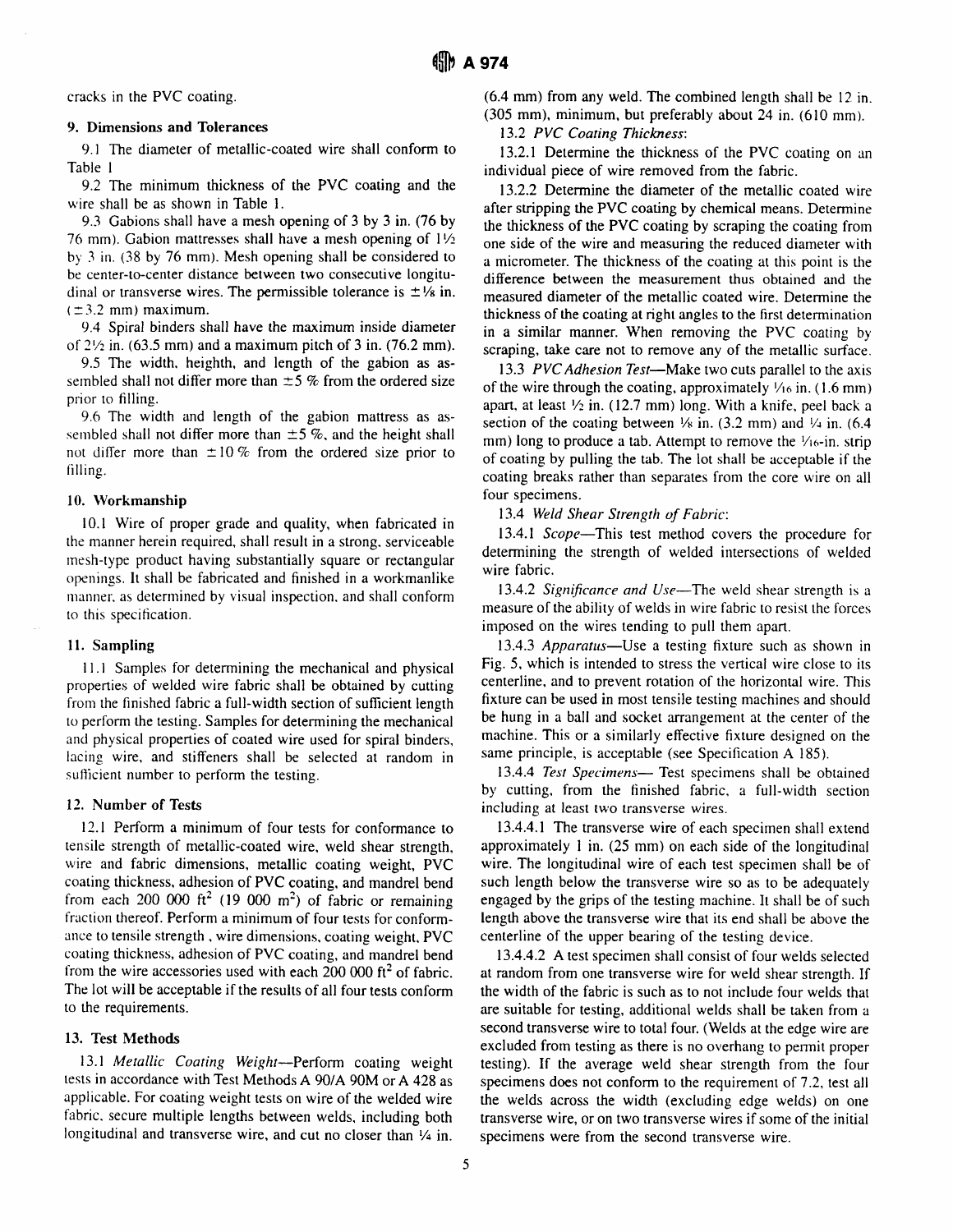

NOTE 1-See Specification A 185 for additional information on weld shear testing. A detailed drawing showing complete dimensions of testing fixture may be obtained from ASTM. Order Adjunct No. 12-101850-00.



13.4.5 Weld Shear Test Procedure-Insert the long end of the vertical wire through the notch in the anvil. The vertical wire shall be in contact with the surface of the free-rotating rollers while the horizontal wires shall be supported by the anvil on each side of the slot. The bottom jaws of the testing machine shall grip the lower end of the vertical wire and the load shall be applied at a rate of stressing not to exceed 100 000 psi/min (689 MPa/min)

13.4.6 Report-Report the test results to the nearest 5 lbf (25 N) for both individual results and the average of all tests.

13.4.7 Precision and Bias-The precision and bias of this test method for measuring weld shear strength are as specified in the test method included in Specification A 185.

13.5 Panel to Panel Connection-Join a set of two identical rectangular gabion panels, each with a width of 36 in. and a minimum length of 9 in., by any of the following methods:

13.5.1 Lacing Wire-Lacing wire shall be alternately singleand double-looped with spacing not to exceed 6 in. Secure ends with two complete revolutions and finish with a one-half hitch.

13.5.2 Spiral Binders—Spiral binders shall pass through the openings. Securely tie at both ends to prevent unraveling when a load is applied in accordance with the minimum strength requirements of 7.3.

13.5.3 Mount each of the two panels on a loading machine with grips or clamps such that panels are uniformly secured along the full-width. The grips or clamps shall be designed to transmit only tension forces. The load then will be applied at a uniform rate not exceeding 50 lb/s until maximum load is obtained. The maximum load is reached when a drop of strength is observed with subsequent loading.

#### 14. Inspection

14.1 Unless otherwise specified in the contract or purchase order, the producer is responsible for the performance of all inspection and test requirements of this specification. The producer may use his own or any other suitable facilities for the performance of the tests unless disapproved by the purchaser at the time the order is placed. The purchaser at their own expense shall have the right to perform any of the inspections and tests set forth in this specification when such tests are deemed necessary to ensure that the material conforms to the prescribed requirements.

#### 15. Certification

15.1 When specified in the purchase order or contract, a producer's or supplier's certification shall be furnished to the purchaser that the material was manufactured, sampled, tested, and inspected in accordance with this specification and has been found to meet the requirements. When specified in the contract or purchase order, a report of the test results shall be furnished.

### 16. Keywords

16.1 gabion mattresses; gabions; metallic-coated fabric; PVC-coated fabric; steel wire: welded wire fabric